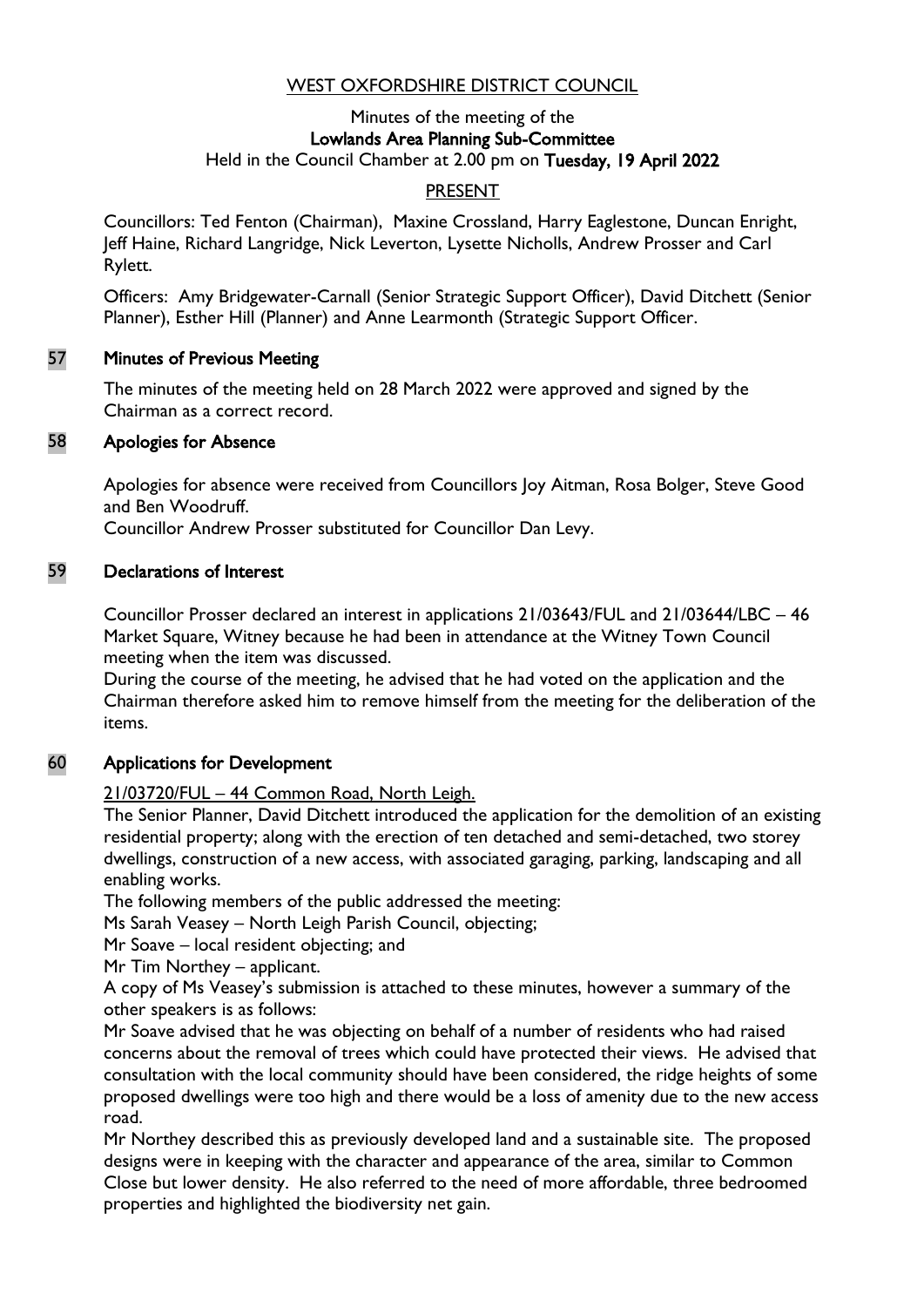Lowlands Area Planning Sub-Committee

19/April2022

Following a question from Councillor Fenton, Mr Northey confirmed that the biodiversity net gain on and off site would be achieved by installing swift and bat boxes alongside native planting. Offsite provision would be achieved via a credit with a third party operator within West Oxfordshire.

The local ward member Councillor St John addressed the committee in objection to the application. In his address he referred to the historic use of number 44, previous applications and the removal of mature trees and loss of ecology. Councillor St John also made reference to S106 contributions, the impact on the linear character and previous refusal reasons. He therefore asked the committee to consider deferring the application to allow a site visit to take place.

In response to a question from Councillor Crossland, Councillor St John advised that none of the mature trees that had been removed had been protected.

The Senior Planner then presented his report containing a recommendation of provisional approval. He provided clarification on the previous applications relating to the site and how the refusal reasons for those had been addressed by the applicant. Officers were satisfied that three of the refusal reasons had been overcome, with three partly overcome.

Councillor Langridge addressed the meeting and thanked the officer for the clear summation of the case. He felt the application was finely balanced and noted the concerns of the objectors and the Parish Council. He therefore proposed that the application be deferred to allow a site visit to take place and this was seconded by Councillor Haine.

Councillor Leverton highlighted the need to ensure that any drainage conditions agreed by officer were robust and could be achieved by Thames Water. Officers confirmed that the aim was always to achieve the best outcome but reminded Members that Thames Water were the specialist, technical consultee.

The proposal to defer the application was then put to the vote and was carried.

# Deferred

21/03643/FUL – 46 Market Square, Witney.

The Planning Officer, Esther Hill introduced the application for the demolition of the existing outbuilding; erection of a one and half storey, three bedroom dwelling, associated amenity area and two car parking spaces.

This application was taken in conjunction with 21/03644/LBC, as minuted below, which dealt with the listed building consent for the proposal. Ms Hill advised that the application was in front of Committee because Witney Town Council held a contrary view to officers.

The following members of the public addressed the meeting:

Ms Jo Druce-Harding – applicant.

Copies of her submissions are attached to these minutes.

The Planning Officer then presented her report containing a recommendation of refusal and explained the refusal reasons in full. She advised that there was insufficient evidence to back up the claim that the site could not be re-used for employment purposes.

Councillor Enright addressed the meeting and noted that there had been redevelopment of similar buildings in the past and, whilst this had an irregular curtilage, could be liveable. He queried if the deconstruction of the building could be conditioned and noted that it could be difficult to re-let as business use in the current climate.

Councillor Langridge agreed with the comments and noted that there was no objection from the Town Council. He did not feel that despite being Grade II listed the barn was attractive but noted there was a lack of evidence relating to the employment use.

Following a comment from Councillor Crossland, officers advised that pre-application advice had been offered but the applicant had not taken this up.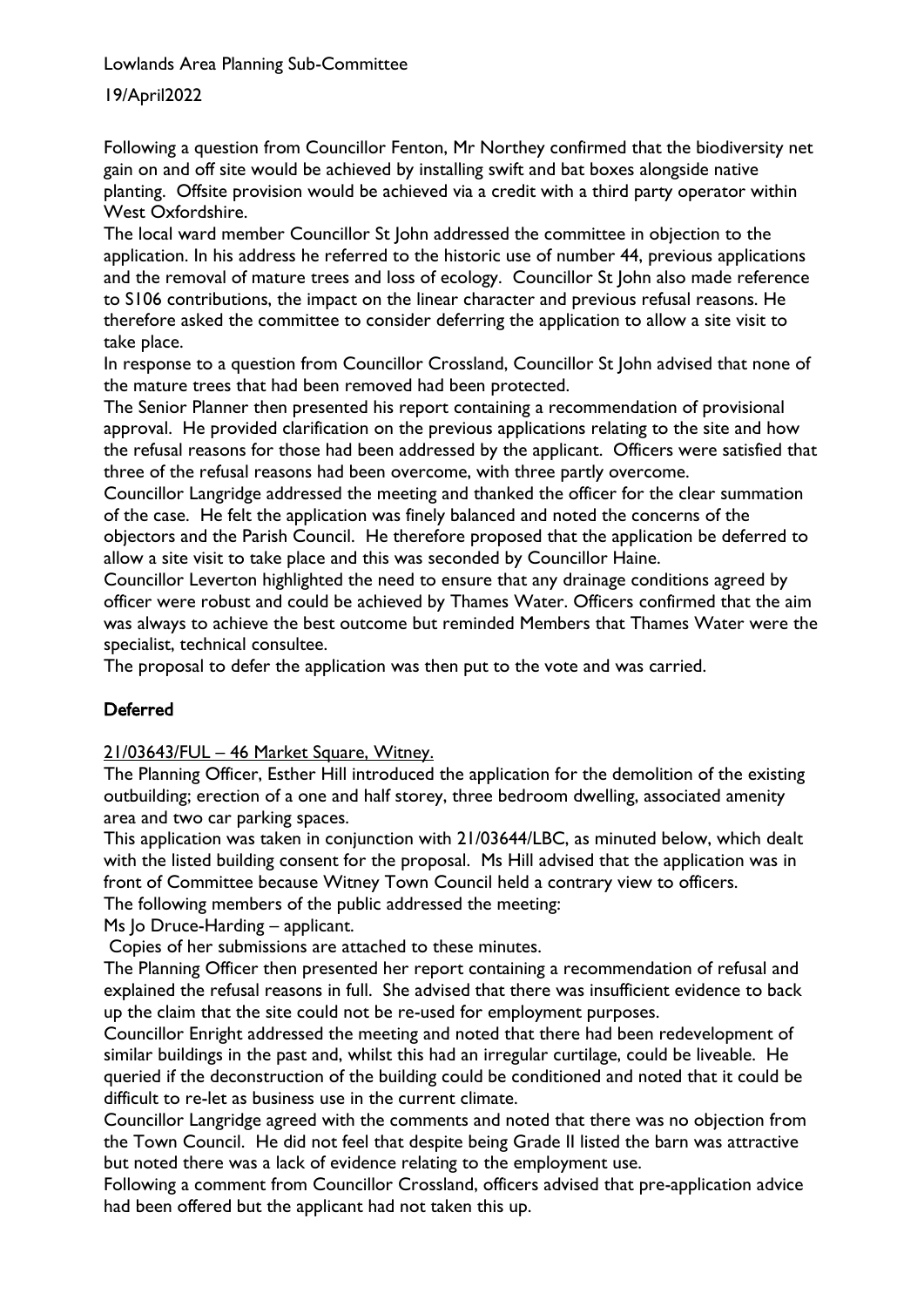Lowlands Area Planning Sub-Committee

### 19/April2022

Councillor Haine agreed with the officers' recommendation and highlighted that as a Grade II listed building, it could not be demolished. He did not feel there had been enough evidence produced to show that the building could not be used for employment purposes and proposed the officers recommendations as laid out. This was seconded by Councillor Leverton who congratulated the officers on a clear and concise presentation. He advised that he could not support the demolition of a listed building.

Councillor Rylett felt that the views of local members should be considered and felt that agreement could be achieved with further discussion. Councillor Poskitt suggested that conversations with the Conservation Officer and Listed Building officer about the loss of historic fabric could be explored.

The officers' recommendation of refusal was then put to the vote and was carried.

## Refused

21/03644/LBC – 46 Market Square, Witney.

The Planning Officer, Esther Hill introduced the application for the demolition of the existing outbuilding. Erection of a one and half storey, three bedroom dwelling, associated amenity area and two car parking spaces.

This application was taken in conjunction with 21/03643/FUL, as minuted above, which dealt with the planning approval. As the two applications were presented together, all discussions and debate is as detailed above.

The following members of the public addressed the meeting:

Ms Jo Druce-Harding – applicant.

Copies of her submissions are attached to these minutes.

Councillor Haine agreed with the officers' recommendation and highlighted that as a Grade II listed building, it could not be demolished. He did not feel there had been enough evidence produced to show that the building could not be used for employment purposes and proposed the officers recommendations as laid out. This was seconded by Councillor Leverton who congratulated the officers on a clear and concise presentation. He advised that he could not support the demolition of a listed building.

The officers' recommendation of refusal was then put to the vote and was carried.

### Refused

21/01963/RES – Clover Court, Bushey Drive, Clanfield, Bampton.

Senior Planner, David Ditchett introduced the reserved matters application for the erection of four residential dwellings. This dealt with the appearance, landscaping, layout and scale of the site, pursuant to outline permission 19/00115/OUT.

Mr Ditchett outlined the previously agreed approval and requested that, should the Committee be minded to grant, authority be delegated to officers to agree the drainage details.

Councillor Fenton queried the concern raised by the Parish Council and Councillor Crossland asked that the materials to be used, matched the character of the area. Mr Ditchett confirmed that this would be agreed by condition.

Councillor Langridge proposed that the application be granted and this was seconded by Councillor Enright.